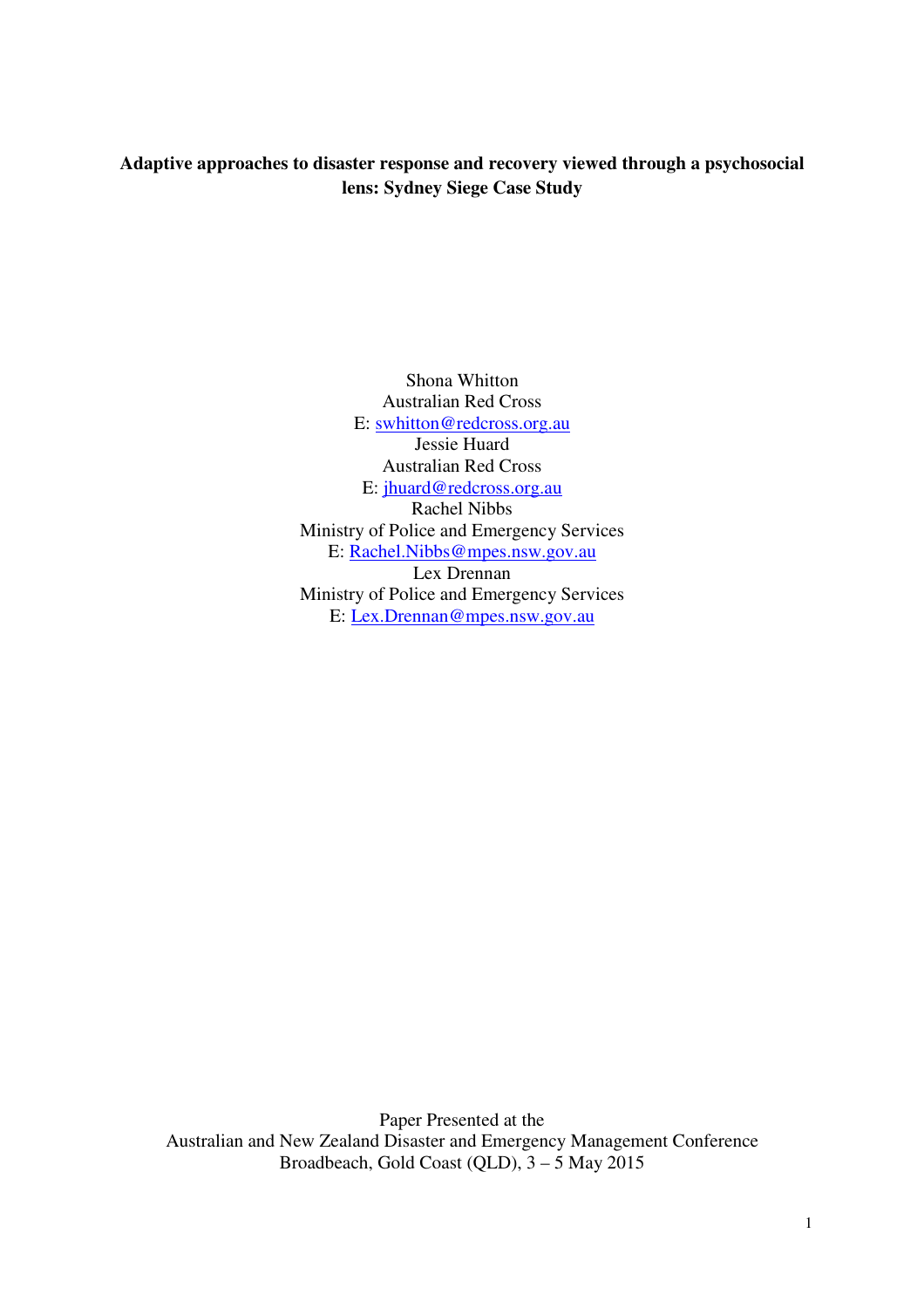## **Adaptive approaches to disaster response and recovery viewed through a psychosocial lens: Sydney Siege Case Study**

### **Abstract**

On 15–16 December 2014, a gunman held hostage 18 people at the Lindt café located at Martin Place in Sydney. The siege ended with three people (including the gunman) dead and three other hostages and a police officer injured.

This paper reviews the literature of collective trauma and grief, and considers the events of the siege and the city's collective response within this psychosocial lens. The paper also presents the actions undertaken by emergency management sector to adapt existing arrangements to a unique event. The role of boundary spanners is discussed in the context of enabling agencies to rapidly adapt plans and arrangements to suit the event, under extensive media and public scrutiny.

The city's reaction to the event is discussed in light of theoretical and international experiences, with the key observation being that this reaction aligns with previous experiences of mass public mourning.

The importance of uniformed volunteers in Australia's emergency management sector is highlighted in their role as representatives of the community who were simultaneously able to be tasked and coordinated within the emergency management framework.

Finally, recommendations are made regarding the development of guidelines for managing mass public mourning.

Keywords: psychosocial, public grief, collaboration, Sydney siege, memorials, volunteers, adaptation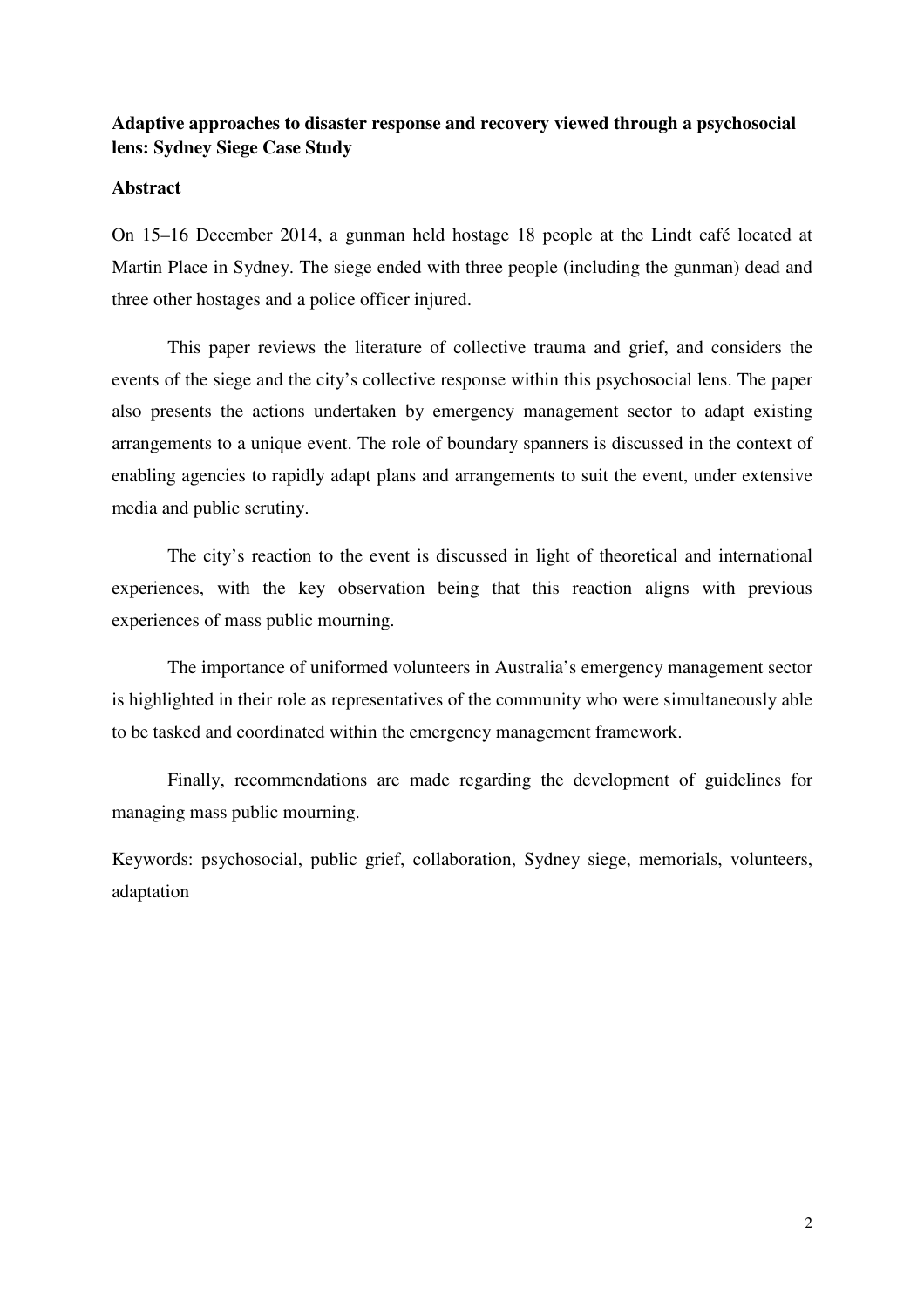#### **Introduction**

On 15–16 December 2014, a lone gunman held hostage ten customers and eight employees of the Lindt chocolate café located at Martin Place in Sydney. After a 16-hour standoff, the siege ended with three people (including the gunmen) dead and three other hostages and a police officer injured.

The NSW State Emergency Recovery Controller (SERCON) was activated along with the NSW Recovery Plan and Arrangements. The NSW Recovery Plan, although based on an all hazards approach, is predominantly applied to recovery operations for natural disasters. The Ministry for Police and Emergency Services (MPES), as the lead recovery agency, was cognisant that the Martin Place Siege would test their adaptability. The arrangements demonstrated their flexibility and were effectively applied in this situation.

This event was a shock to the psyche of the Sydney CBD, New South Wales and Australian community. For some it hit upon unspoken fears, for others it forced them to reflect on their own traumatic experiences. Coming to terms with any emergency or disaster can be challenging for those both directly and indirectly impacted. Human initiated events, such as this, often cause higher rates of negative outcomes for those impacted, directly and indirectly, because they shatter fundamental beliefs about vulnerability and human nature (Norris et.al 2002). This may be reflected in the mass public mourning and the exponential growth of the floral tributes in Martin Place.

The community response to this event was significant with people leaving thousands of tributes (8 tonnes in total); gifts, cards, shrines and an approximated 100,000 bouquets of flowers. Managing recovery from this event required collaboration by a number of agencies, and communication amongst agencies to the families of the victims as well as survivors and to the broader community. It required the adaptation of existing recovery structures and highlighted the need for a guide to managing spontaneous public memorials.

Agencies who do not traditionally work with one another were brought together to quickly plan and implement strategies. This was against a backdrop of intense media interest and public scrutiny of political leaders from the Commonwealth, NSW State and local government. The interests and investments of large and small business, the psychosocial wellbeing of CBD-based workers and the ongoing criminal investigation all had to be managed.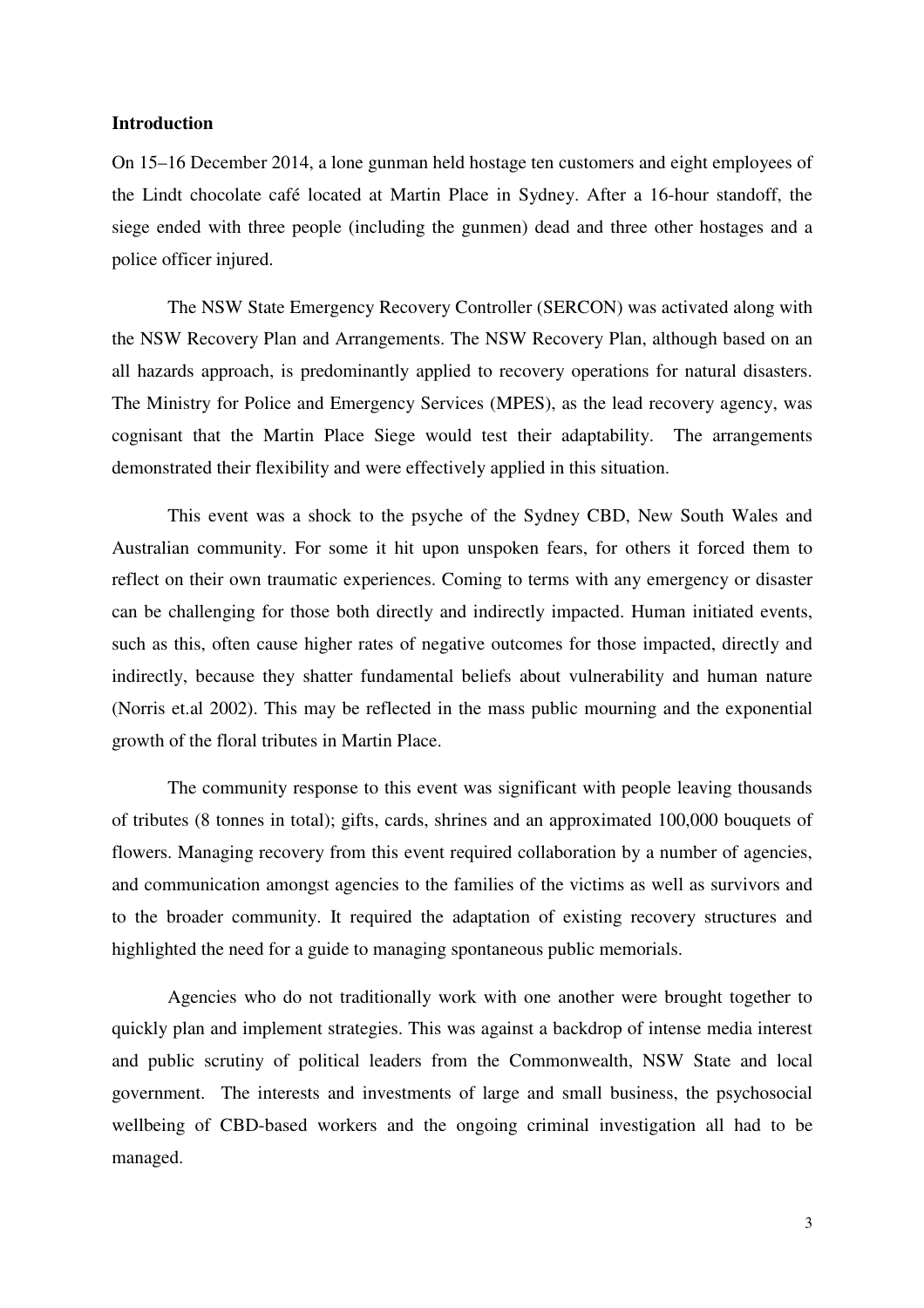Although the barriers have been taken down and flower memorial removed the recovery process has not ended. There are still many hurdles to overcome such as the development of a public memorial and the first anniversary.

The management of these milestones in a respectful way will impact on how this event is viewed by the public in coming years. In this sense the tributes were framed early on as an expression of mourning, protest and, most importantly, as a conversation between the public and the hostages and their families, the gunman and government. The removal of tributes became a form of reply to that conversation and needed to respect the public sentiment and the wishes of hostages and victims' families both in terms of timing within that conversation and how it was conducted.

This paper firstly reviews the literature on collective trauma and public expression of grief, placing the Sydney siege in the context of the literature and recent international experiences in spontaneous expressions of grief. It then explores how existing recovery arrangements and agency competencies were adapted to new circumstances and successfully applied to manage challenging and complex issues. Lessons are drawn from the experiences and recommendations made to ensure the learnings from this experience are not lost.

#### **Collective trauma and spontaneous expression of grief**

When crisis events, such as natural disasters or terror incidents, occur at the community level there is a collective experience of distress, shock and grief (Gortner & Pennebaker, 2003). These events shatter people's fundamental sense of safety, order and security leaving people feeling threatened and vulnerable (Eyre, 2007). Following the Sydney siege, a visitor to the flower tribute told the media:

"I'm feeling bloody scared. It's awful, that someone would perpetrate that, just over there'' (Michael Marzano quoted in Sydney siege: Amazing scenes as Sydneysiders empty florists to fill Martin Place with flowers, The Daily Telegraph online, 17 December 2014).

Disruption to worldview, the assumptions people have about lives and communities that make up their reality, occur most significantly following situations that are "unexpected, traumatic and horrific"(Sullender, 2010). People's psychological and faith-based assumptions about their lives can be shattered and many people experience a crisis of meaning or purpose (Sullender, 2010).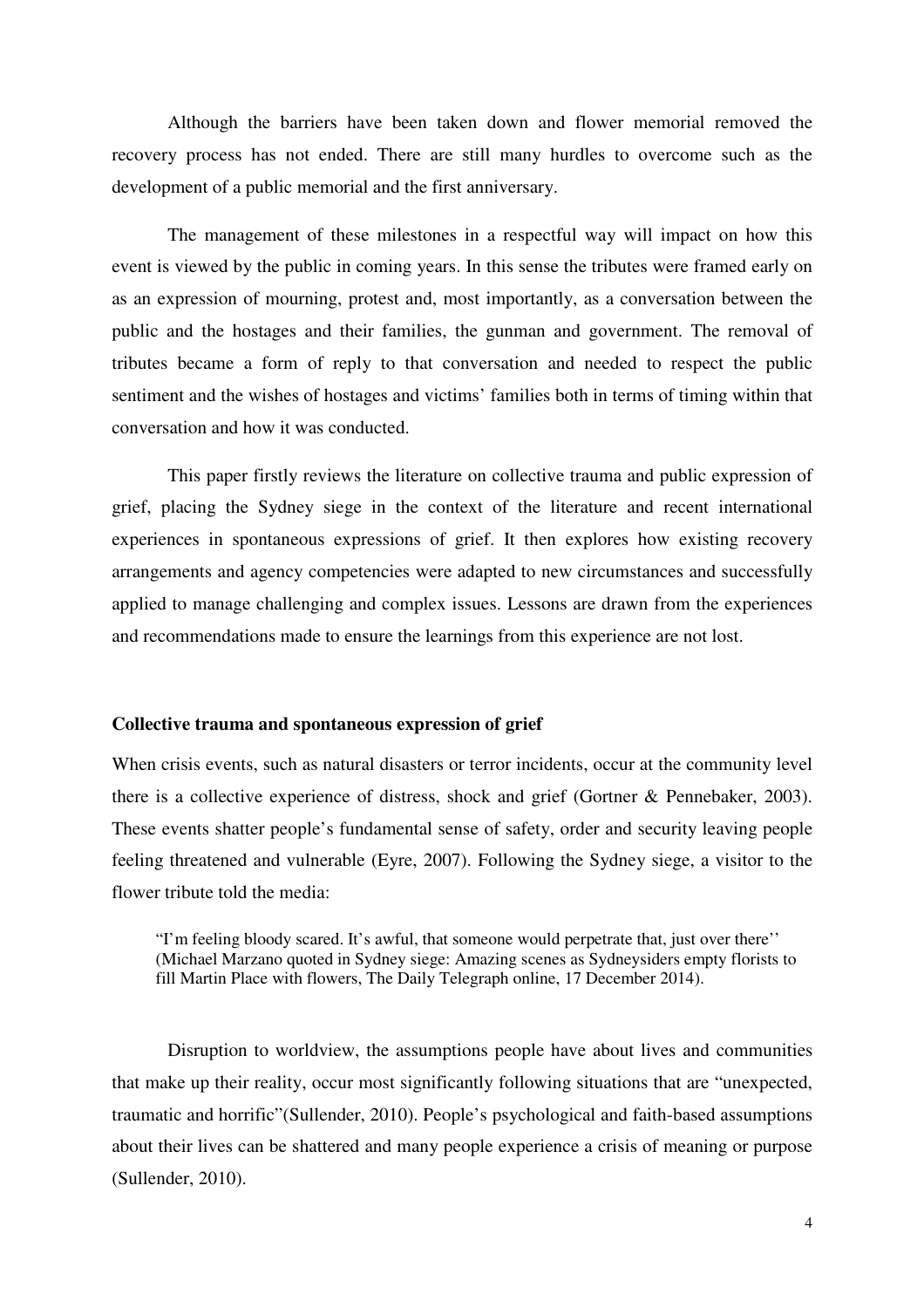The widespread media coverage of disaster events and growth of social media, which gives viewers access to 'real' people affected, widens the reach of these distressing events (Richardson, 2010). In doing so the media allows vicarious participation in these events which can result in trauma (Sullender, 2010). Significant media attention, such as the rolling 24 hour coverage on all major commercial channels during the Sydney Siege, reinforces a sense of national tragedy. By extension, high profile media coverage reinforces socially appropriate forms of communal expression of grief (Eyre, 1999).

Rituals, such as funerals, provide a way for social groups and communities to regain social balance and morale after a crisis. Post death rituals provide a safe space for the expression of individual and communal grief and can be an important therapeutic step in the grieving process (Rosenblatt, 1997). Spontaneous expression of loss, sorrow, grief and disbelief in the form of informal, temporary memorials, such as the one in Martin Place, often begin within hours of the public having knowledge of the disaster (Eyre, 1999). People feel the need to share their sorrow and acknowledge loss, even if they are not directly impacted by the event. Another prominent example of this was the spontaneous floral tributes that occurred after the sudden death of Princess Diana in 1997. This expression can be a healthy opportunity for expressing shock, anger, disbelief, grief, and other emotions associated with disaster. A lack of, or barriers to, collective expression can hinder recovery and successful grieving following death. Post disaster rituals such as spontaneous expressions of grief, commemorative and memorial activities can assist in re-establish feelings of control, social solidarity and belonging after collective crisis (Eyre, 1999).

The spontaneous expression of grief after disasters is predictable post disaster behaviour (Eyre, 1999). As such, large scale spontaneous tributes and shrines are not uncommon after crisis events like the Sydney siege. In fact, they are seen as the rule rather than the exception following events that cause sudden and tragic death (Eyre, 2007). Following the Oklahoma City bombing in 1995 approximately 50,000 mementos were left along the 'Memory Fence' surrounding the Alfred P. Murrah Federal Building (Doss, 2002), over 50 million bouquets of flowers were laid outside Buckingham Palace and Princess Diana's London residence after her death in 1997 (Brennen, 2008), more than 200,000 items were collected after the 1999 Columbine High School massacre (Graham, 2013) and more recently after the 2012 Sandy Hook massacre over 60,000 teddy bears were left at, or mailed to, the town of Newton (Pruden, 2014). The approximately 100,000 bouquets of flowers left at Martin Place following the siege were not unusual.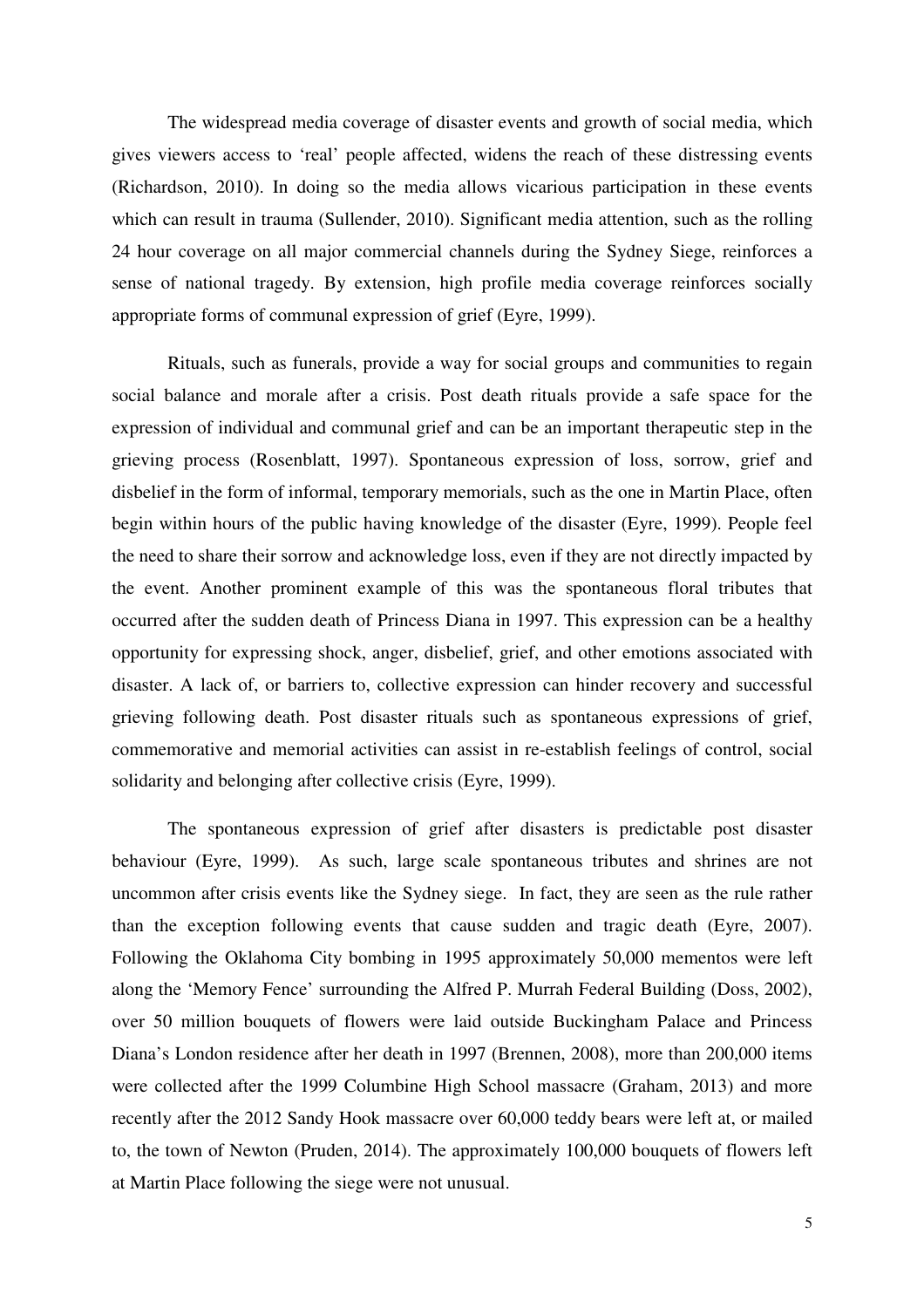In the days after the siege thousands of people travelled to Martin Place to pay their respects. Spontaneous expression of grief is not always connected directly to the physical site as can be seen in the location of memorials in response to the death of Princess Diana. After the Columbine High School massacre approximately 125,000 people visited the spontaneous memorial. For many, the site of death and tragedy becomes symbolic and holy (Jorgensen-Earp & Lanziolotti, 1998). Jorgensen-Earp and Lanzilotti (1998) liken the site of public tragedy to the deathbed where traditionally people could share the last moments of a loved one's life. When death is sudden and tragic, being near, or at, the site of death can be "transformative" for survivors (Jorgensen-Earp & Lanziolotti, 1998, p160). This ritual behaviour, the giving of tributes, visiting the site and the development of memorials, serve important psychological and social functions (Eyre, 1999) and contributes to the "final story of the tragedy" (Jorgensen-Earp & Lanziolotti, 1998, p160).

Establishing the event as part of the community's narrative or psyche is an important part of the healing process (Richardson, 2010). Two weeks after the 2013 Boston Marathon bombing the city had begun to think about how to preserve and archive the items from the spontaneous memorial at Copley Square (Graham, 2013). This becomes the key issue in managing spontaneous memorials, how to handle and what to do with, the mass of objects and organic matter. These items carry strong emotions. As a curator for the New England Museum Association said after the Boston Marathon bombing in 2013:

"That sneaker was a sneaker a minute ago, but when a person places that sneaker on that pole, it's infused with meaning and emotion."(Graham, 2013).

Each item or bouquet of flowers represents an individual, or group of individuals, who experienced emotion strong enough to motivate them to share their response publicly. The psychosocial implications of removing these cared for and emotion laden items are significant. Poor or disrespectful handling of the tributes can cause further distress to survivors, their families and the broader community. This was a leading consideration in the management of the tributes in Martin Place.

The general public is usually understanding of the need to remove spontaneous memorials as they can engulf public meeting spaces, thoroughfares and high traffic areas. The way in which items are removed can be controversial and needs to be well thought through and planned.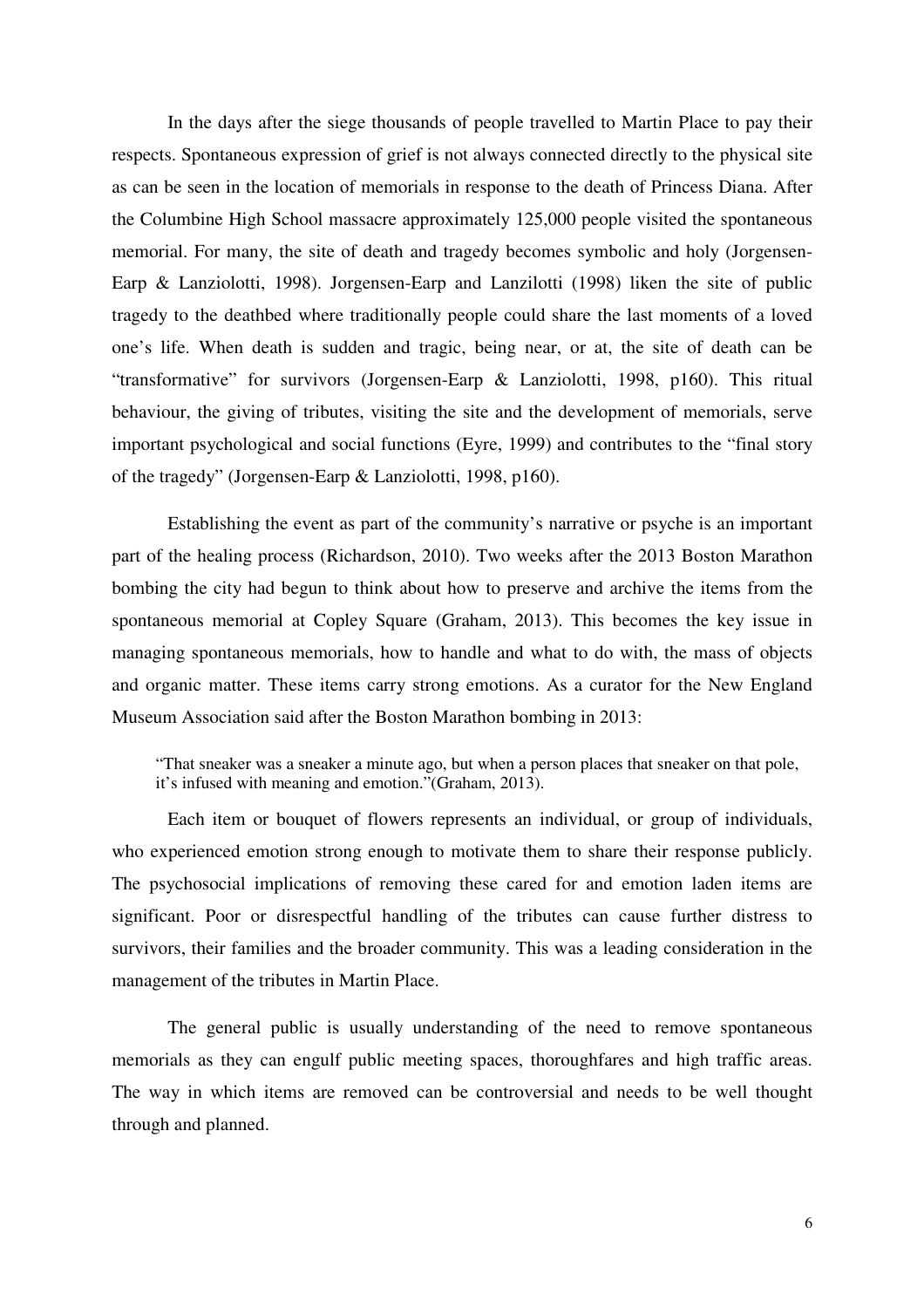#### **Collaboration and Adaptation**

The NSW Recovery Plan and Arrangements are written from an all hazards perspective, and therefore are intended to apply to person-made disasters and emergencies. However, these arrangements have previously only been used to address natural disasters. The Martin Place siege required a coordinated multi-agency approach to recovery in an unprecedented context. Whilst the governance framework existed, many of the agencies who were ultimately involved in coordinating recovery had never engaged with the arrangements before.

The SERCON directed the formation of the Government Coordination Committee, with representatives from a variety of government agencies and the City of Sydney (Council). Through key contacts on the Committee, a broader range of agencies and NGOs were engaged to support recovery activities, such as providing volunteer resources and Chaplains. The Coordination Committee provided a focal point for engaging stakeholders for critical decision making. Its purpose was to:

- Identify needs of the victims and families, the community and small business
- Provide a forum for information exchange between all agencies
- Coordinate activities between agencies to address emerging needs
- Ensure public communications were consistent and coordinated.

In this context, the officers in the statutory roles of the SERCON and Deputy SERCON became boundary spanners (Kapucu, 2006). They were able to use their legislated roles to communicate authority and personal connections with peers to rapidly engage broader support. Their first activities were to identify which agencies needed to participate in recovery coordination and reach out to their executive. Through this process arrangements that had previously functioned following natural disasters were adapted to new circumstances. However, the fundamental governance and legislative structure remained constant.

For NGOs used to applying their skills and knowledge to respond to natural disasters this event challenged the applicability of their skills to a diversity of scenarios. A number of arrangements usually reserved for natural disasters were activated. While the siege was still active, Red Cross, Marine Rescue and State Emergency Services volunteers responded to enquiries from the general public at the Public Information and Inquiry Centre (PIIC) located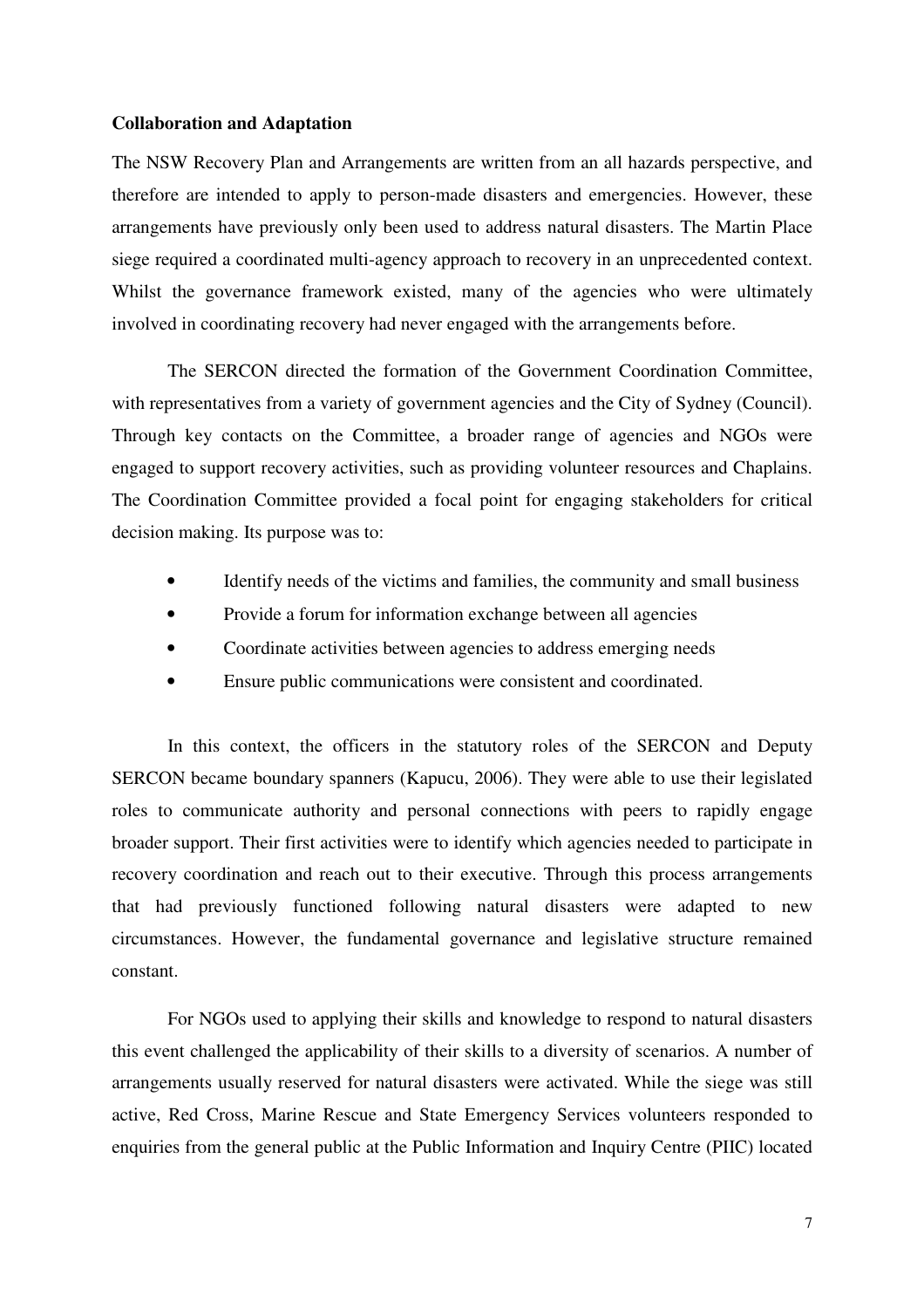in the Police Local Area Command building in Surry Hills. Volunteers in this Centre answered over 1700 phone calls in less than 24 hours.

In the days after the siege Red Cross volunteers were in Martin Place using their psychological first aid training to support members of the public visiting the spontaneous memorial and leaving their own tributes. Red Cross volunteers usually employ these skills in evacuation and recovery centres, through outreach into impacted communities and at community events in response to natural disasters, such as the Victorian or Blue Mountains bushfires. In addition to Red Cross volunteers the Disaster Recovery Chaplains services also had volunteers in Martin Place. In each of the above NGOs adapted their existing skills to employ them in unchartered territory.

#### **Removal of floral tribute and management of cards and messages**

Laying flowers and tributes at Martin Place served an essential part of the grieving process. Similarly, viewing the flowers allowed visitors to consider the event and the community's response. Whilst this process continued, funerals were held for the two hostages killed during the siege. The family of one hostage indicated they wanted to lay the funeral flowers at Martin Place, in recognition of and participation in the public grieving.

At the same time the tributes also drew criticism and concern The presence of extensive memorials meant that Martin Place was evolving into a destination rather than a shrine. This had implications for issues such as crowd control as well as positive and negative impacts for businesses and the community.

Small businesses in the Martin Place area, many of which are snack bars and cafes, expressed frustration that the tributes and queues of people waiting to write in the condolence books were interfering with foot traffic to their doors. The staff of nearby businesses were also adversely affected by the sadness and emotions associated with the tributes. Small business reported that many of their staff needed to take leave as a result of what had happened and this was challenging for their operations.

Those businesses still closed during the immediate mourning period were also concerned that, if further protracted, the tributes shrine and visitation would interfere with "getting back to normal". These concerns were raised informally as business owners were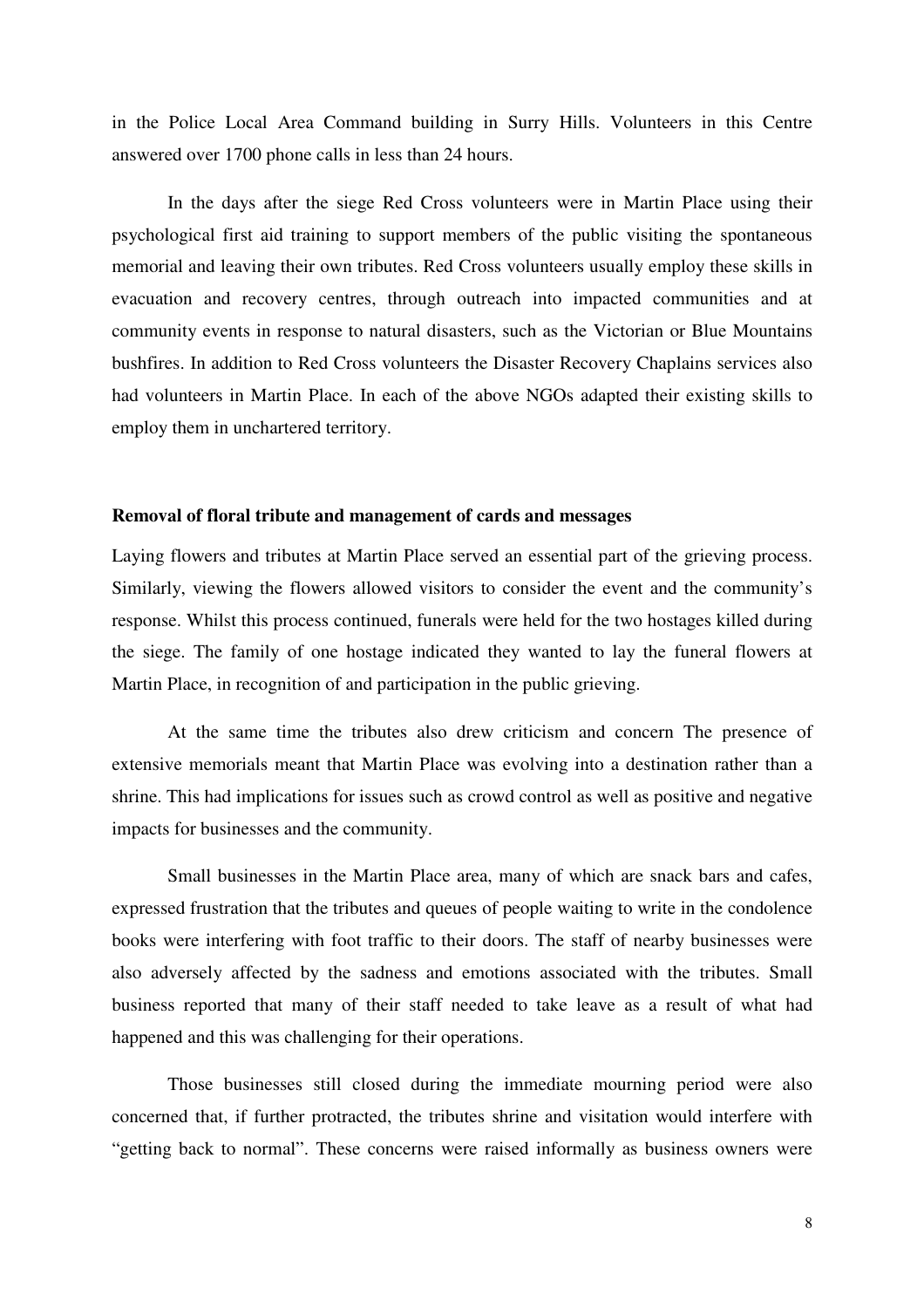concerned that they would be perceived as lacking in empathy by returning to usual operations too soon.

Navigating these issues, for which there were no ready solutions, was a constant challenge for agencies involved. Other questions at the time for which there were no discrete answers included; how long will the public grieving continue?; how long should it continue?; and how long before the flowers and edible tributes completely decay?

These questions were balanced against other concerns, such as the approaching Christmas holidays, the Boxing Day sales, and then New Year's Eve celebrations when tens of thousands of people would be coming to the Sydney CBD. Access to public space, safety, and whether the ongoing visual reminder of the Siege would be beneficial to the grieving process were concerns. Ultimately, the unavoidable issue that arose was the weather forecasts for summer storms.

Feedback from the hostages and their families made it clear that preserving the messages and cards was more important than the duration of the display in Martin Place. They felt, along with general public sentiment, that these cards were a direct conversation between the public and themselves. With that guidance from key stakeholders, and considering the upcoming major public events in the CBD, the Government Coordination Committee commenced planning for the appropriate removal of the flowers and tributes.

The City of Sydney was a key stakeholder in planning the activity, as the agency with responsibility for managing public space in the CBD. Planning for the removal of the flowers and tributes was simultaneously an exercise in logistics and coordination and public event management. The Committee understood that the process was akin to a public ceremony and would receive extensive media attention. It was far removed from the standard process to cleaning public spaces and was conducted under the watchful eye of the public and media.

Research and communication with authorities in London and Boston informed the planning process. This awareness of context, combined with the guiding principles, shaped how the agencies involved managed the event. The Commissioners for the Rural Fire Service and State Emergency Service, and Executive Director of Red Cross in NSW, were contacted by the NSW Government and requested to provide volunteers to remove the flowers and tributes.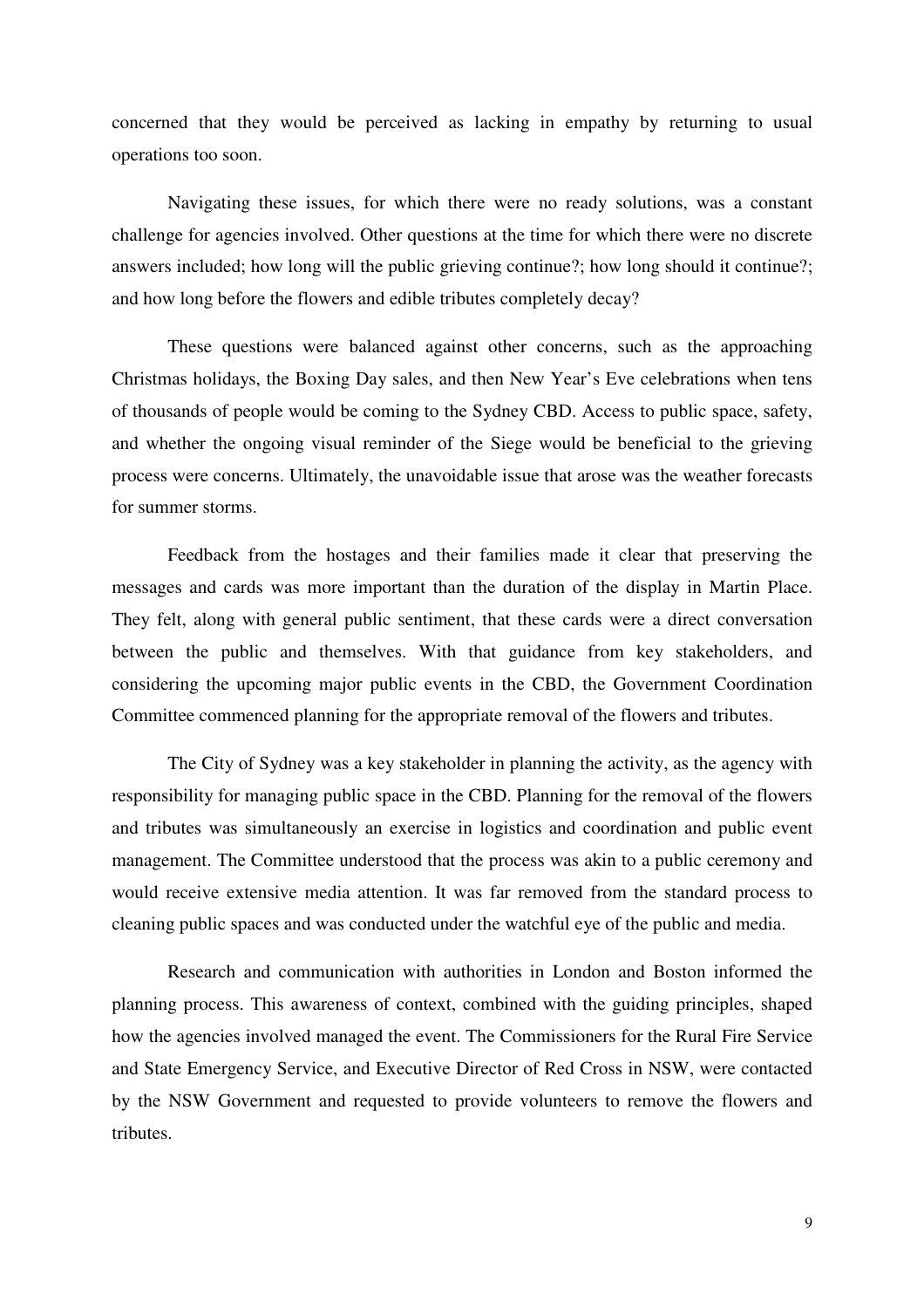Volunteers have a unique and significant role in emergency management in Australia. They are members of the community who give their time to support and protect their community. The high esteem in which they are held by the community also translates to trust and appreciation of their efforts. This places them in a unique position of being a workforce that can be effectively coordinated, tasked and managed by government authorities, yet belonging to and being part of the larger community. They are not disembodied government workers. This dual nature made it appropriate to engage volunteers to remove the tributes.

For Red Cross, the organisation's expertise in the psychosocial impacts of disasters and keen awareness of the need for respectful management of the floral tributes allowed them to transfer existing skills into the role of assisting in the movement and removal of the spontaneous tributes.

The logistics of assembly, briefing, food, water and amenities were coordinated through the NSW Small Business Commission. The Commission was a member of the Government Coordination Committee and offered its offices as the staging point for the event. One hundred volunteers from Red Cross, Rural Fire Service and State Emergency Services spent three hours picking up flowers and carefully placing them into boxes to be taken away. The City of Sydney provided unmarked vehicles to remove the flowers, intentionally to visually distance the activity from standard waste collection. This activity was closely watched by the public and filmed live by numerous TV stations:

"I was worried the floral tribute removal process would look like a council clean up. But it is so gentle and respectful with SES and other volunteers in full uniform slowly picking up each bunch and removing cards ... There's no ripping, no chucking, no throwing. Each bunch placed in a box, cards in separate bags. It was actually very moving to watch ..." (Larry Emdur, The Morning Show, Seven Network).

Press releases and public statements from the Premier were coordinated with the removal to ensure the public understood why the flowers had to be removed and what was going to be done with them after removal. It was essential to communicate that the flowers were not going to landfill and they would be treated with respect. This communication linked into longer term questions about permanent memorials. The Committee was unable to answer those questions in the immediate two weeks after the siege, and nor was it appropriate to do so as this process will require extensive consideration and consultation.

Ultimately, over 8 tonnes of flowers were clean mulched by the City of Sydney and placed in storage to compost for eventual placement at the site of a memorial. The collected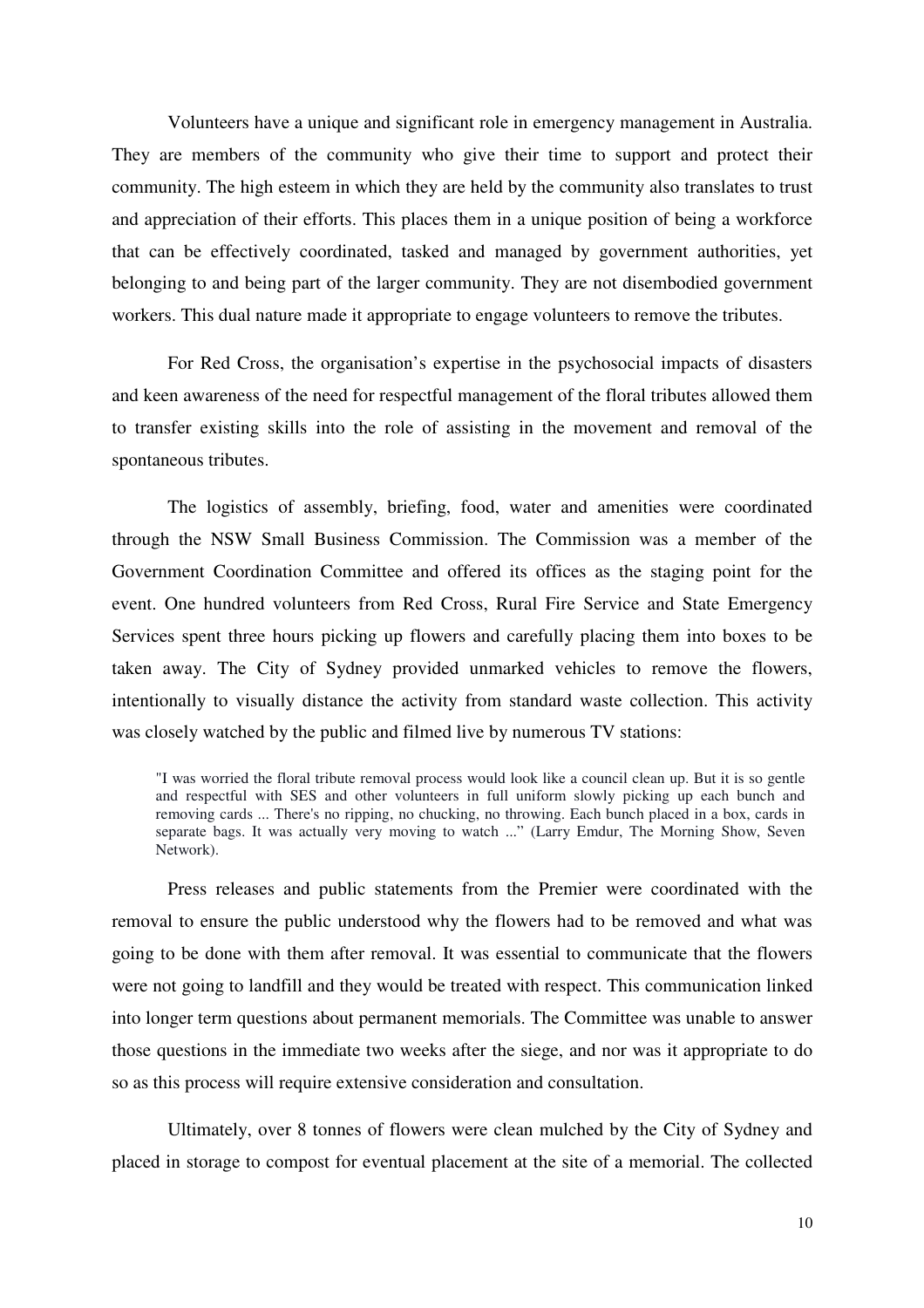cards and messages were held in storage and consultation undertaken with the State Library regarding preservation, digitisation and curation for display. The vast majority of the over 100,000 floral bunches had a card or message attached. Prior to digitising the cards, it was necessary to sort through them and separate them into themes to enable future curation of a digital memorial. Once again, recovery agencies turned to volunteers and NGOs for assistance in this process. Red Cross and Anglicare provided over 300 hours of service to read and sort the cards. Due to the emotional nature of this process they were supported by the presence of Disaster Recovery Chaplains and Red Cross volunteers accessed debrief support from the Australian Psychological Service.

## **Conclusion: Findings & Recommendations**

The issue for Sydney in the future will be how to permanently remember this event. There is public expectation that a permanent memorial of some kind will be installed at Martin Place or at another location in the Sydney CBD. The complex and profound emotions created by disaster events means that most permanent memorial processes will be difficult and potentially controversial (Nicolls, 2006). Everyone will have different views, opinions and desires.

Successful memorial processes, in which all stakeholders are heard, must be consultative. The stakeholders will be broad and varied. The location, design and purpose of the memorial have to be agreed upon by the community affected.

Unfortunately this was not the first event of its kind and will not be the last. It is worthwhile noting that no guide exists to advise on the management of public memorials. Had it not been for the knowledge and experience of those engage in coordinating the recovery from this event and the removal of the tributes from Martin Place its outcome could have been very different and significantly negative in its impacts on the families of the victims, the survivors and the community as a whole.

A crucial factor in the successful response to this event, as it is with any, was the partnership between government, community and non-government agencies. This partnership facilitated the development of an inclusive picture of the event and evolving community sentiment and "on the ground" issues. The rapid adaptation of existing plans, arrangements and agency competencies enabled the Government and NGOs to manage the public grieving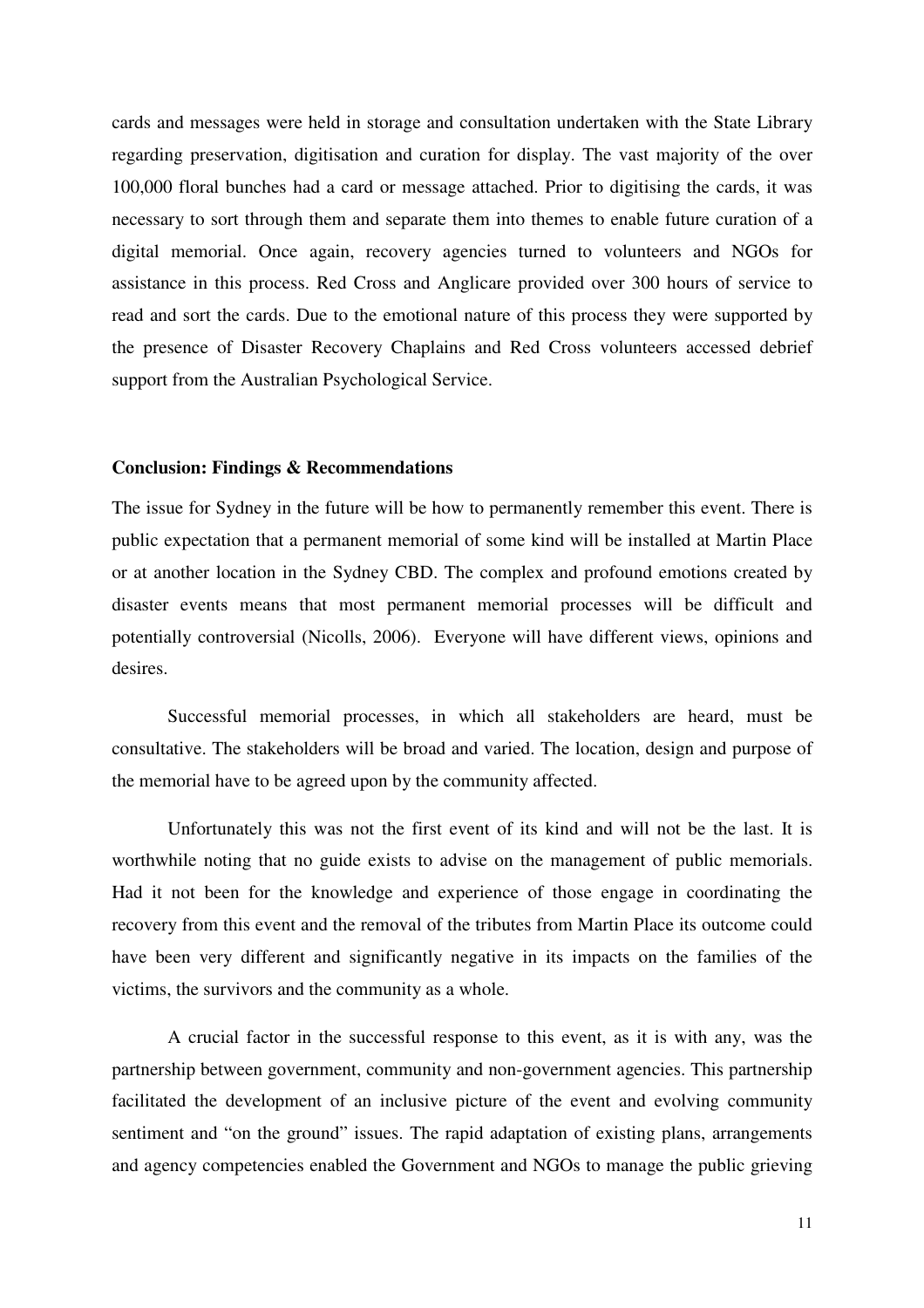process in a respectful and compassionate way, while maintaining the City's safety and security.

#### **References**

- Brennan, M. (2008) Condolence books: Language and meaning in the mourning for Hillsborough and Diana, *Death Studies,* vol. 32, pp.326-251.
- Doss, E. (2002) Death, art and memory in the public sphere: the visual and material culture of grief in contemporary America, *Mortality,* vol. 7, no. 1, pp.63-82.
- Edmur, L. (2014) The Morning Show, Seven Network https://www.facebook.com/themorningshowon7/photos/a.292451796052.153075.246214236052/1 0152503037261053/
- Eyre, A. (1999) In remembrance: Post disaster rituals and symbols, *Australian Journal of Emergency Management,* Spring 1999.
- Eyre, A. (2007) Community commemoration after disaster. In Rodriguez, H, Quarantelli EL & Dynes RR (Eds.), *Handbook of Disaster Research* (pp441-455) New York.
- Godfrey, M. & Carswell, A. (2014) Sydney siege: Amazing scenes as Sydneysiders empty florists to fill Martin Place with flowers, The Daily Telegraph online, http://www.dailytelegraph.com.au/news/nsw/sydney-siege-amazing-scenes-as-sydneysidersempty-florists-to-fill-martin-place-with-flowers/story-fni0cx12-1227157698015 last accessed 27 March 2015.
- Gortner, E.M. & Pennebaker, J.W. (2003). The archival anatomy of a disaster: Media coverage and community-wide health effects of the Texas A&M bonfire tragedy, *Journal of Social and Clinical Psychology,* vol. 22, no.5, pp. 580-603.
- Graham, R. (2013) Boston's Marathon memorial: How much should we save? Boston Globe http://www.bostonglobe.com/ideas/2013/05/25/boston-marathon-memorial-how-much-shouldsave/105FovJLefBTekWMzViUlK/story.html last accessed 27 March 2015
- Jorgensen-Earp, C.R. & Lanzilotti L.A. (1998) Public memory and private grief: The construction of shrines at the sites f public tragedy, *Quarterly Journal of Speech,* vol. 84, no.2, pp150-170.
- Kapucu, N. (2006) Interagency Communication Networks During Emergencies: Boundary Spanners in Multiagency Coordination, *The American Review of Public Administration*, vol. 36, no. 2, pp. 207-225
- Nicolls, S. (2006) Disaster memorials as government communication*, The Australian Journal of Emergency Management*, vol. 21 no. 4, pp36-43.
- Pruden, J.G. (2014) Burdens of grief: The rise of spontaneous memorial sites, Edmonton Journal, http://www.edmontonjournal.com/Burdens+grief+rise+spontaneous+memorial+sites/10404027/sto ry.html last accessed, 27 Mar. 15

Richardson J.F. (2010) Disasters and Remembrance: A journey to a new place. *Grief Matters*.